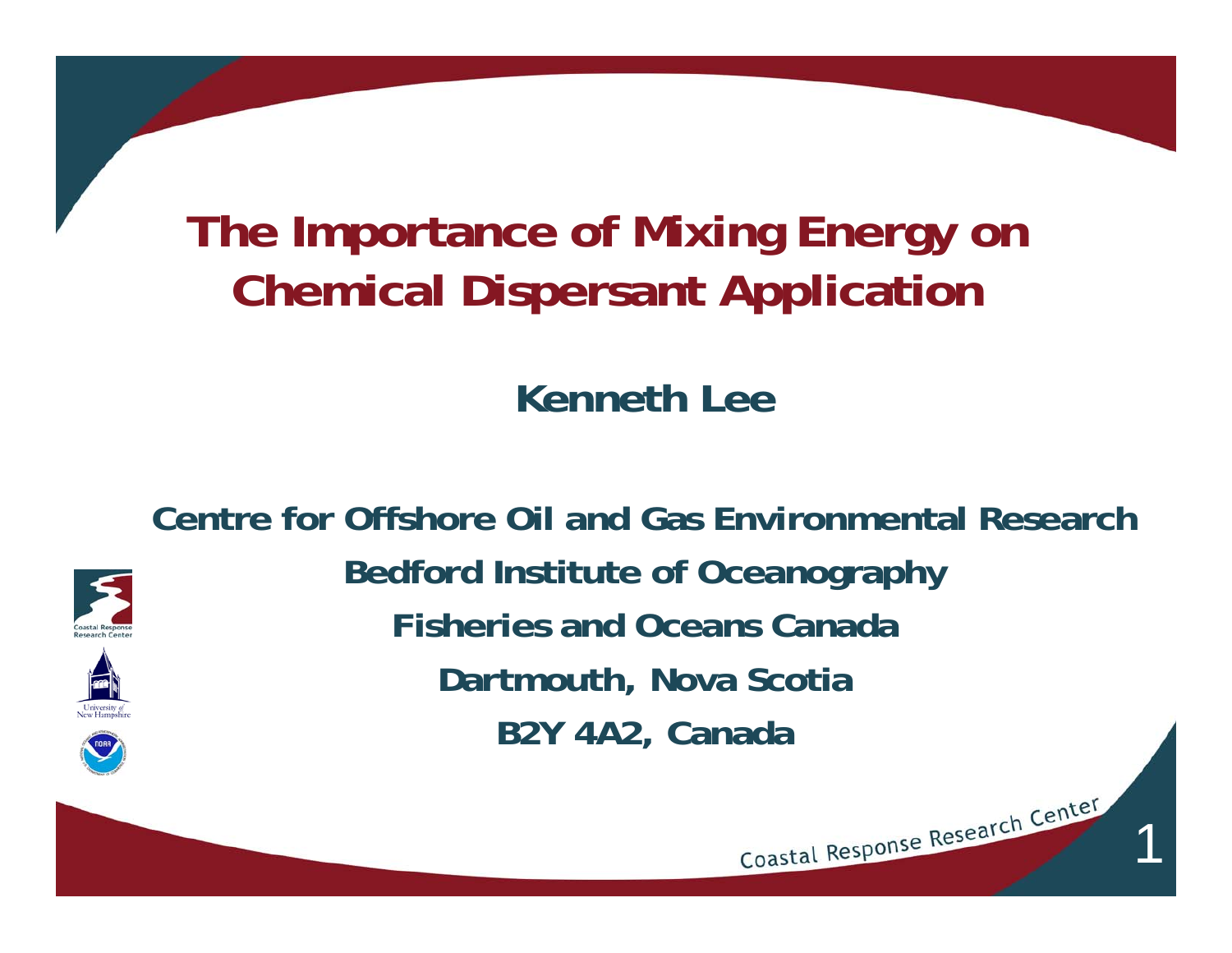#### **Dispersion Under Breaking-Wave Conditions\***

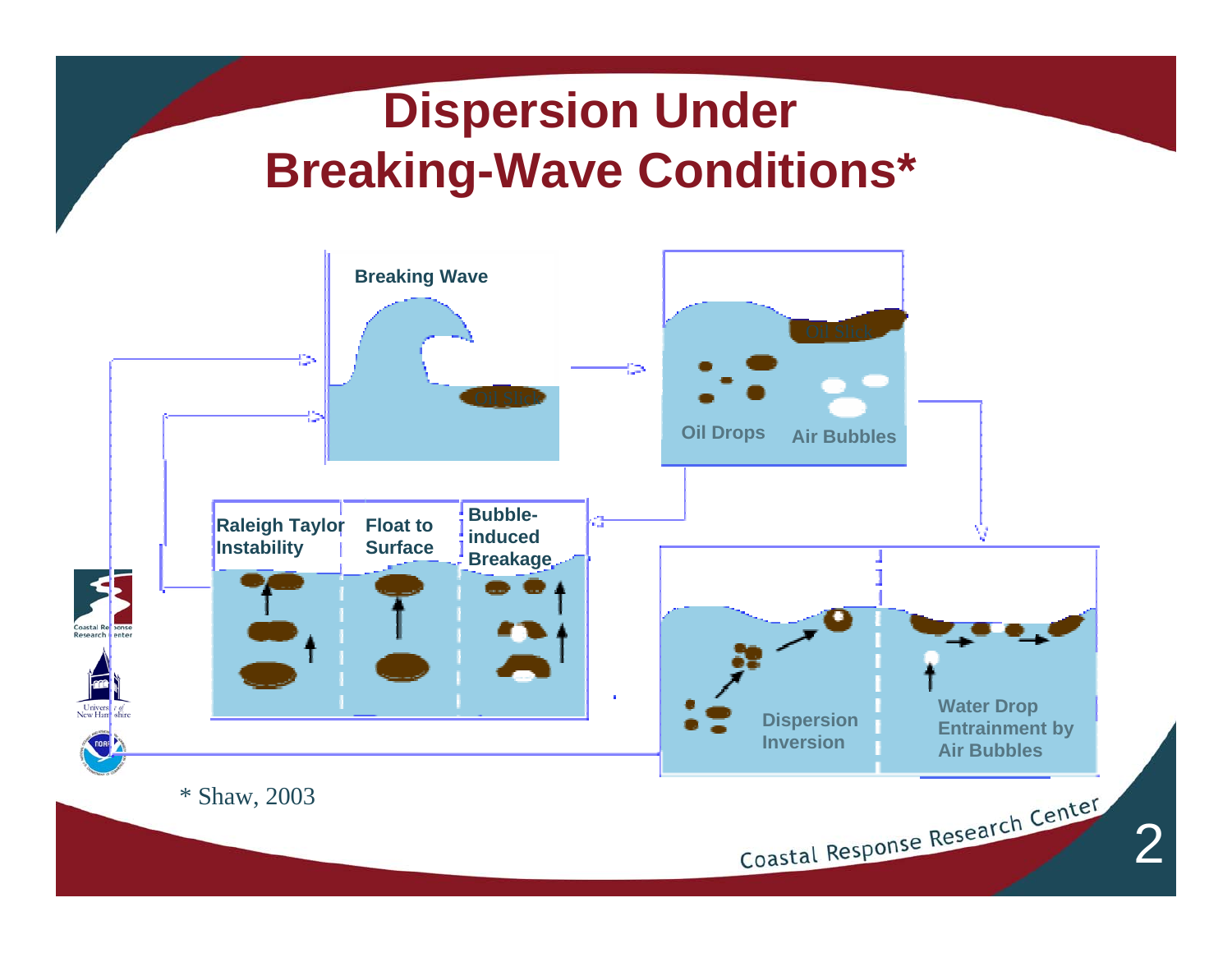#### **Dispersants**

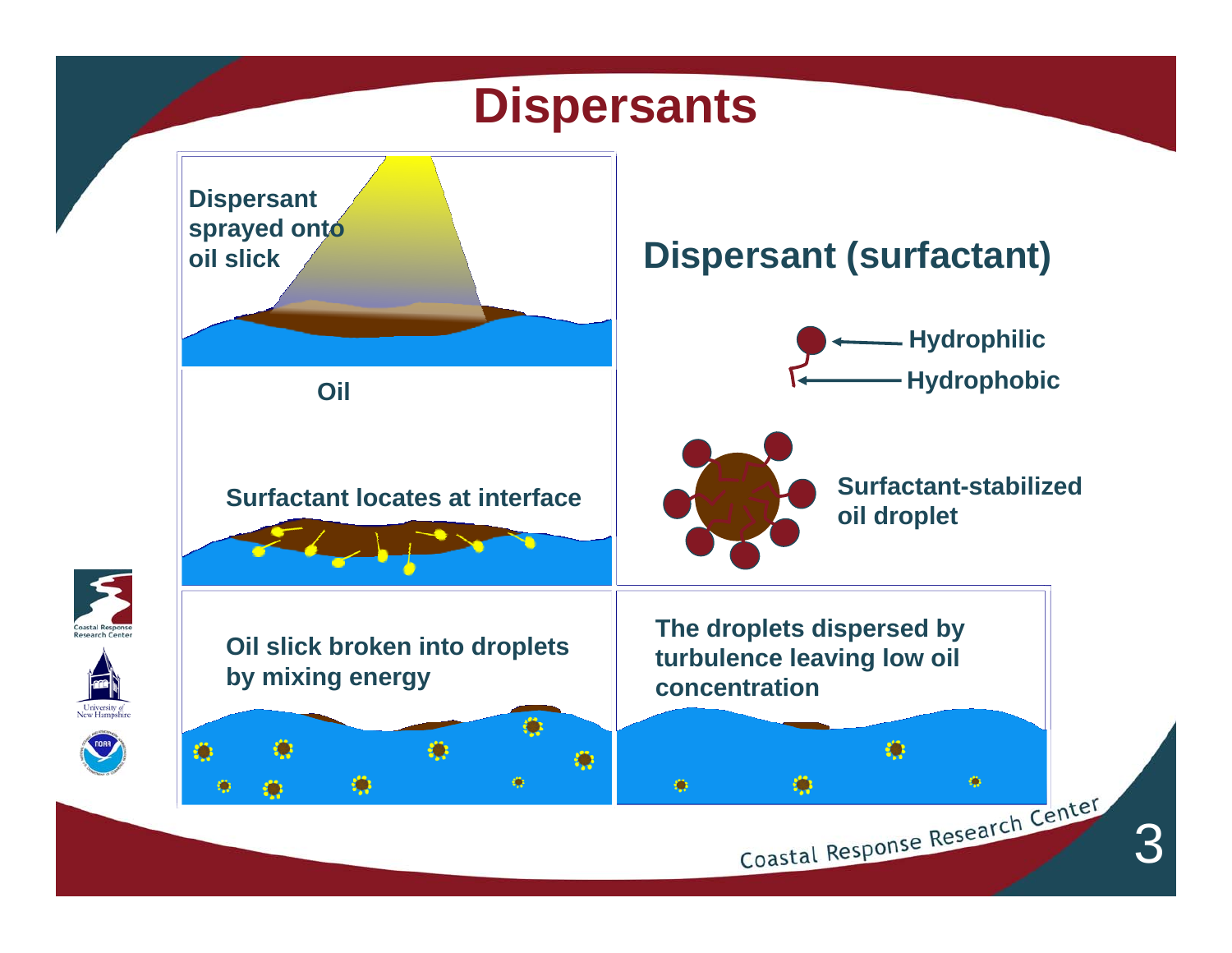## Operational Practice and Sea Trial **Observations**

- • Dispersants are ineffective under calm sea state conditions
- Under high sea-state conditions, dispersant use may not be necessary due to natural dispersion rates







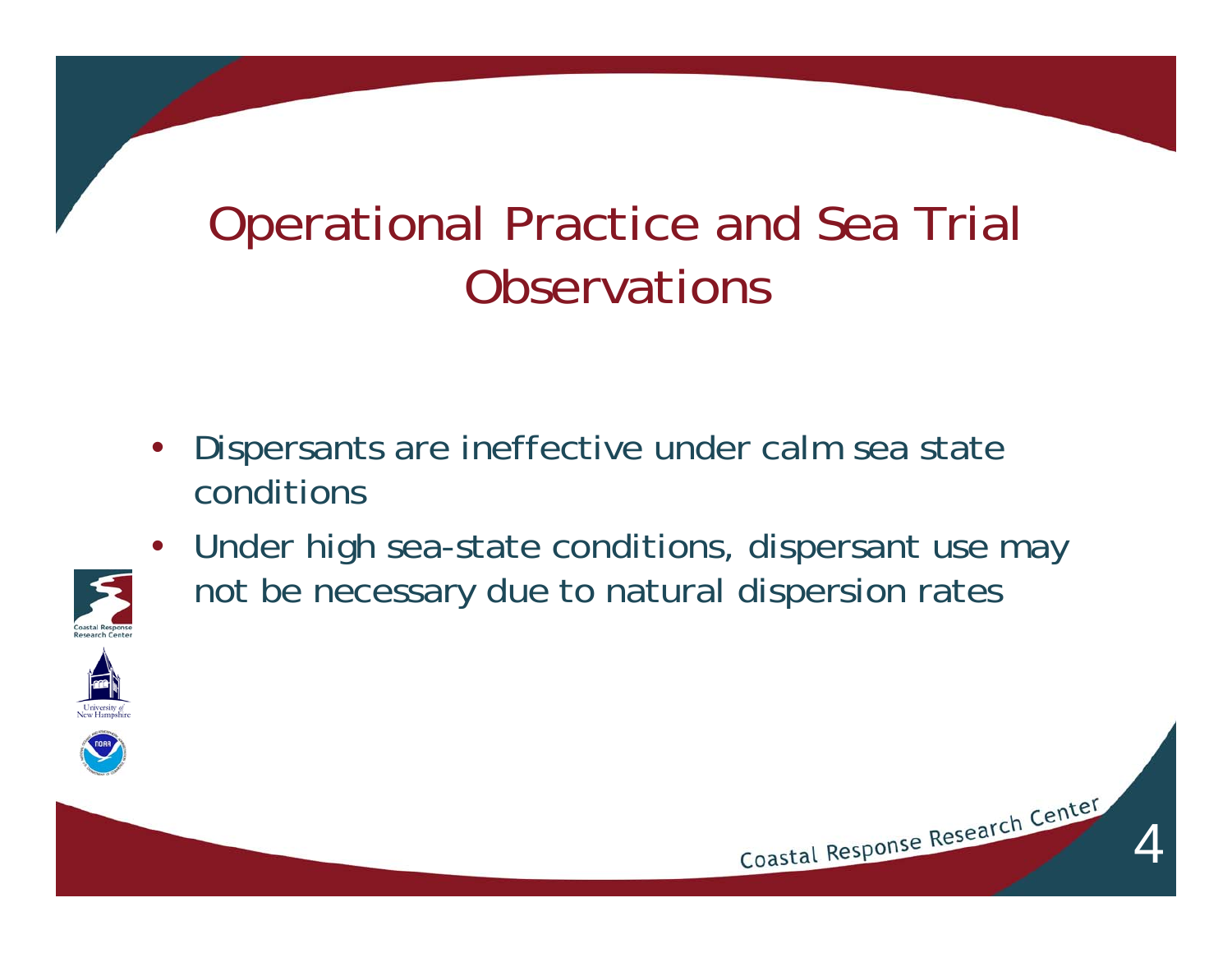# **Why Mixing is Important?**

- • **Oil and dispersant have to be in good contact**
	- •Mixing provides more contact efficiency
- $\bullet$  **Oil slick has to be broken into small droplets** 
	- • Mixing provides energy needed to overcome interfacial tensions



- • **Oil droplets have to be dispersed to overcome re-coalescence and buoyancy**
	- • Mixing provides turbulence that facilitates vertical and horizontal transport of oil droplets

5

Coastal Response Research Center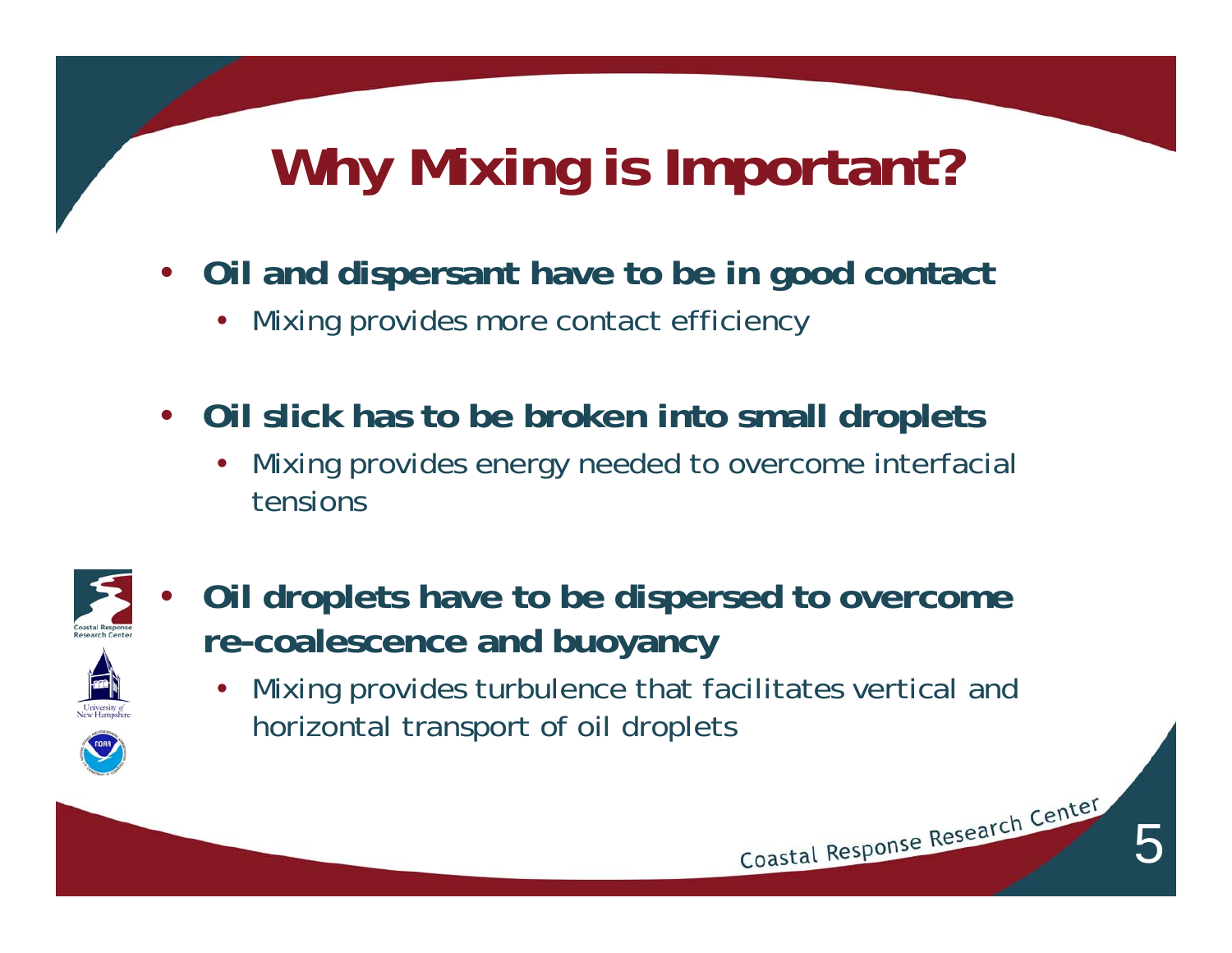# **Dispersant Effectiveness Testing**

- **Laboratory flask testing**
	- Swirling Flask Test (SFT)
	- Baffled Flask Test (BFT)
	- Warren Spring Laboratory (WSL) Test
	- •Institut Francais du Petrole (IFP) Test
	- •Mackay Nadeau Mackay (MNS) Test



- **Wave tank testing**
- **Field sea testing**

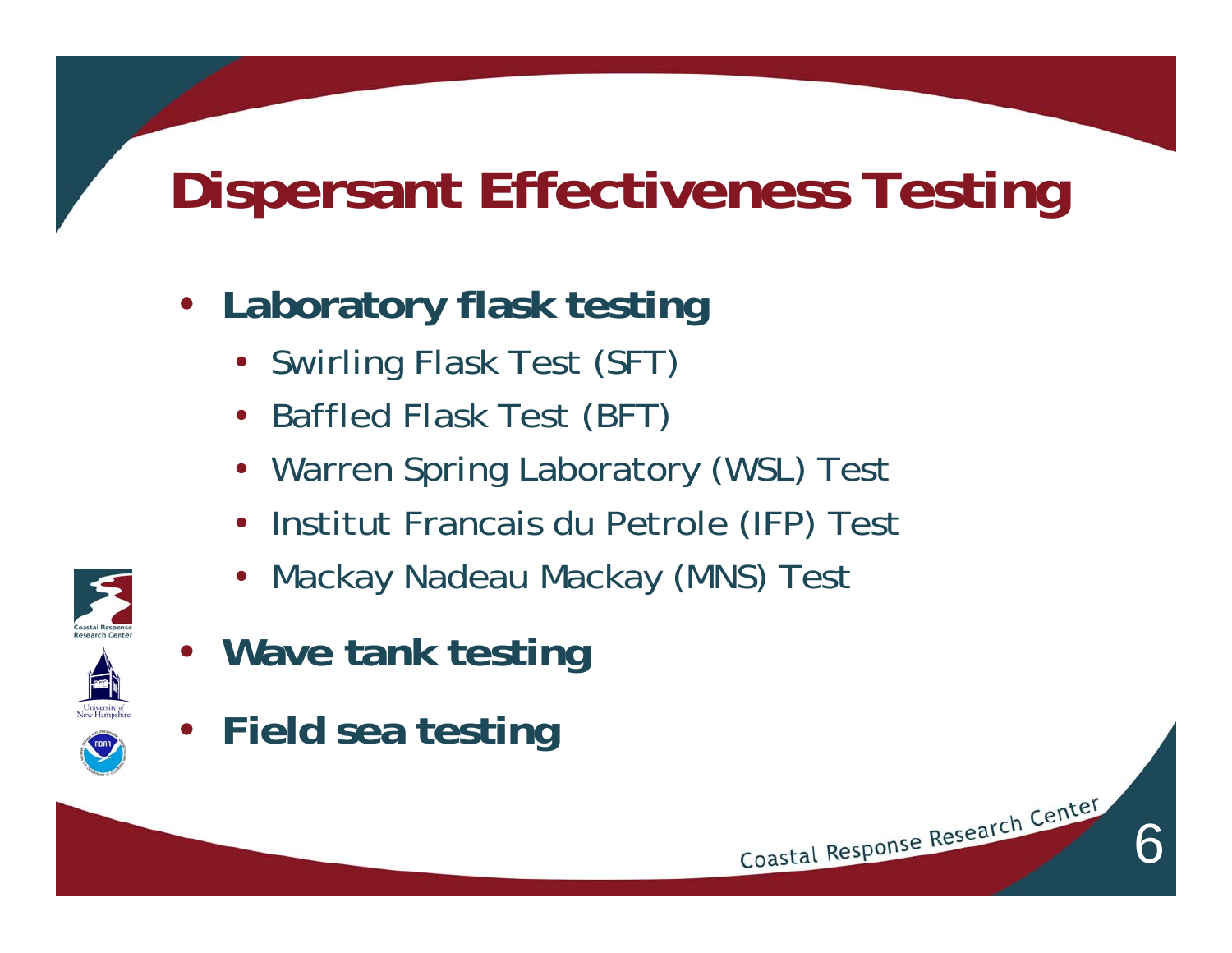## **Evidence of the Importance of Mixing Energy Level in Lab Testing**

- Laboratory testing use the same
	- Oil type and weathering state
	- Temperature and salinity
	- Dispersant type and DOR



 $\bullet$ 

- Produce different percentage results
	- Different tests employ different levels of agitation

7

Coastal Response Research Center

- Same tests at different rpm
- Different tests employ same levels of agitation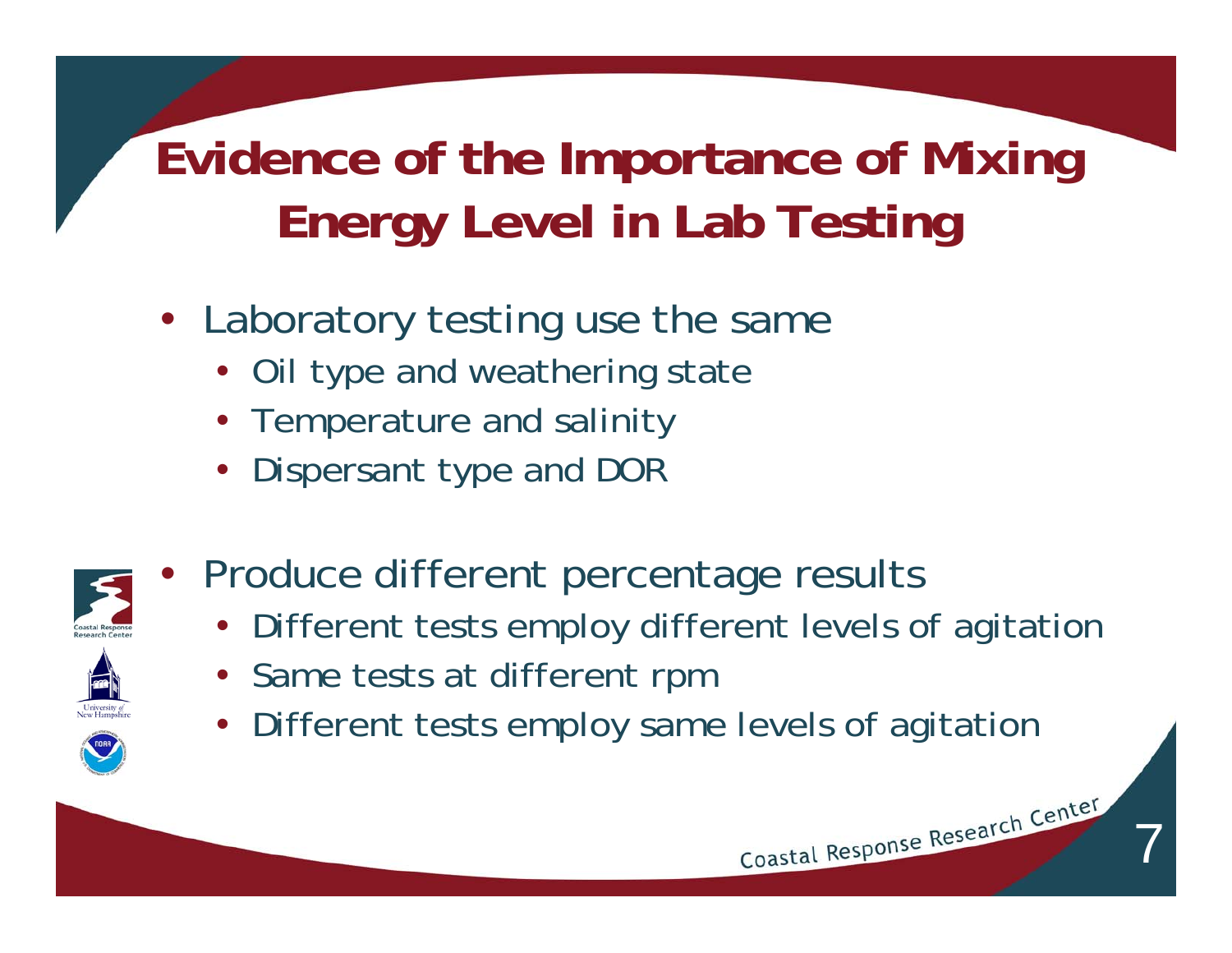# **Importance of Mixing in Wave Tank: Case of Poor Mixing**



University of<br>New Hampsh

**16 m wave tank under regular non-breaking wave condition with poor mixing** 

\* Li et al, 2008, MPB.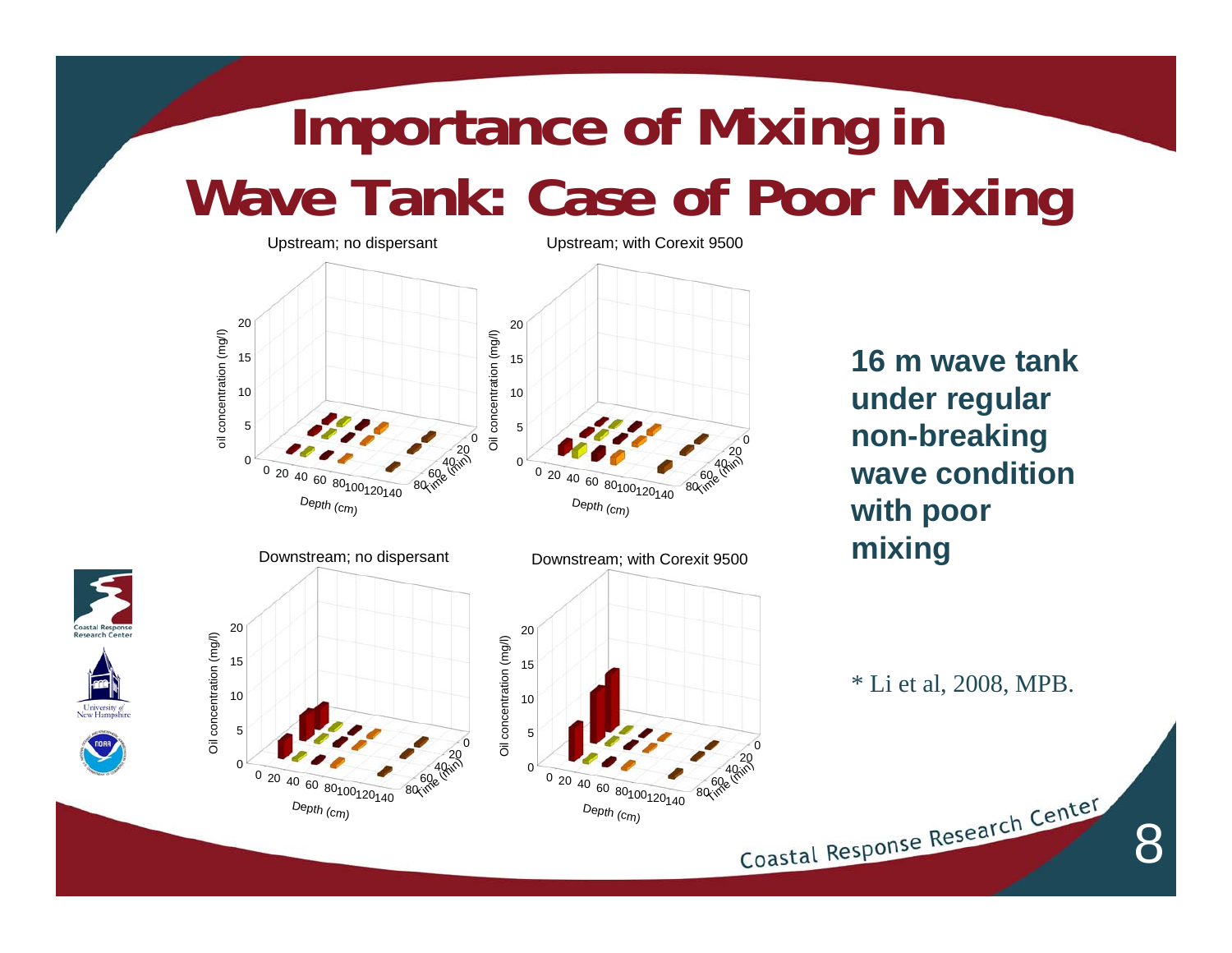## **Wave Tank: Case of Strong Mixing**



University<br>New Hamps

**16m Wave tank under plunging breaking wave condition with strong mixing (breaking waves)**

\* Li et al, 2008, MPB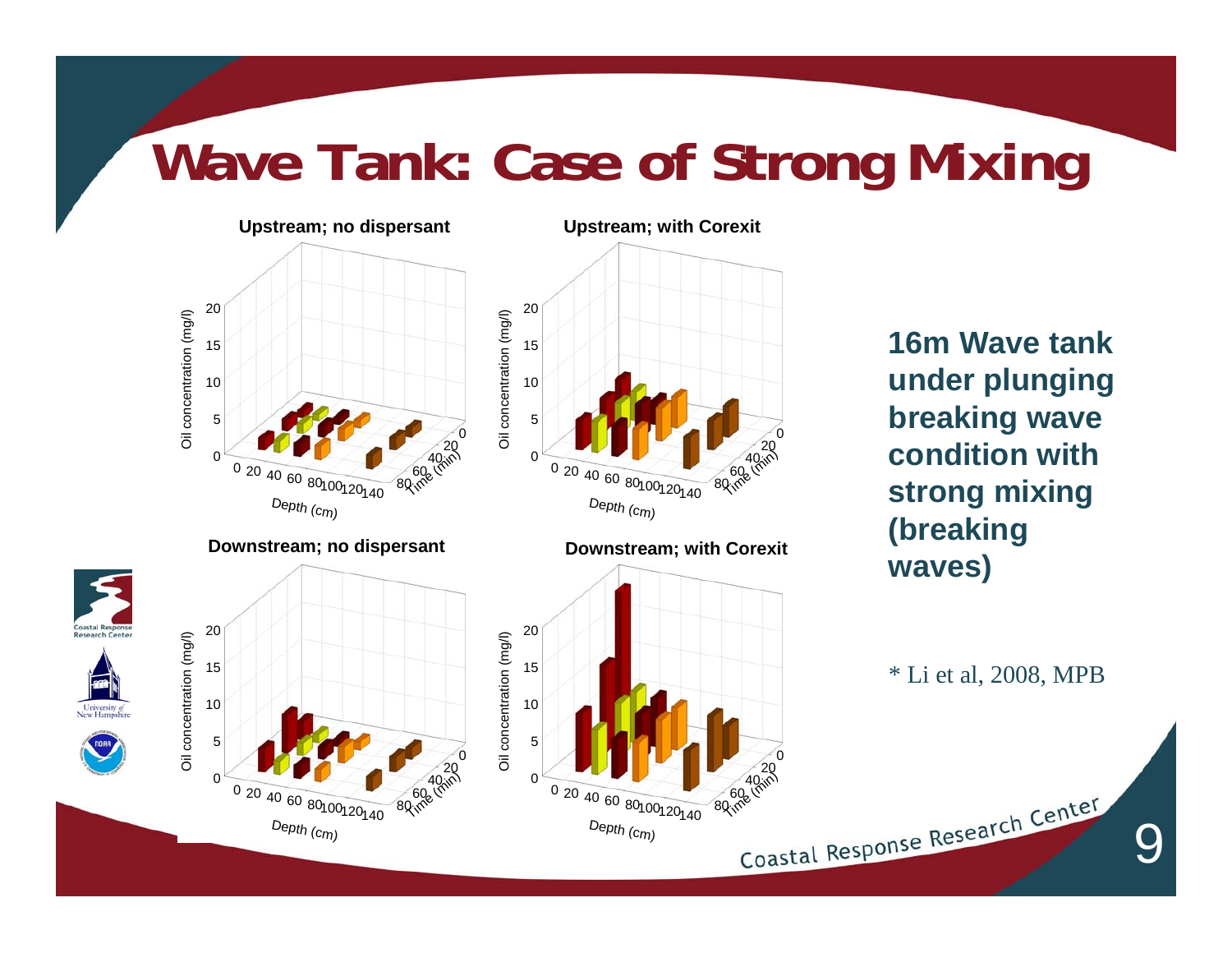## **The Missing Link: Mixing Energy Levels for Different Systems?**

• Critical for its potential to relate lab testing results to the field efficacy



• Energy dissipation rate - the energy losing rate per unit mass of seawater at different system - may serve as the link

- Agitation intensity of flask testing
- Wave breaking intensity in the wave tank
- •Wave conditions in the field at sea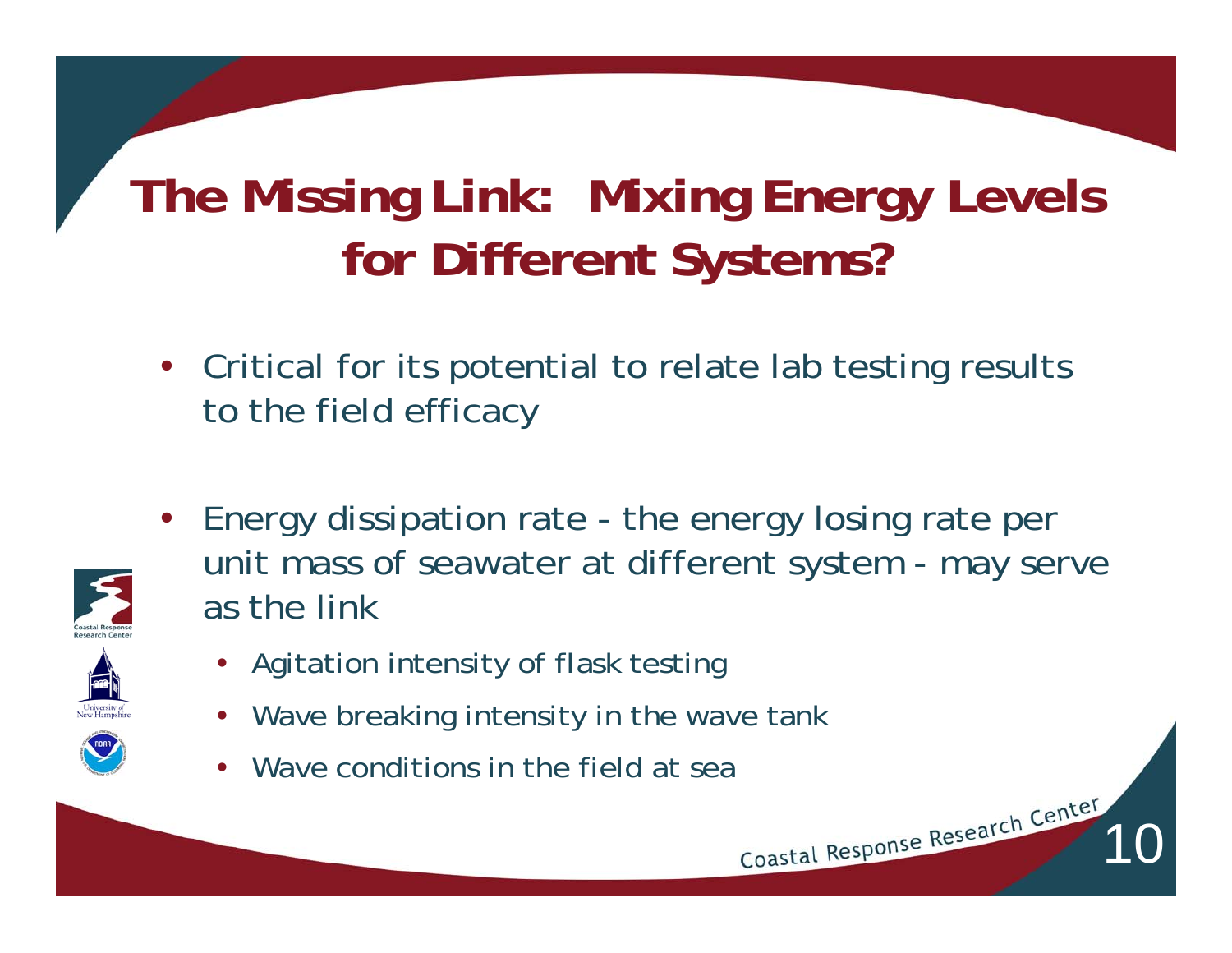## **How to Evaluate Dispersant Effectiveness?**

- • **Laboratory testing**
	- • Complete mass balance, the percentage of the added oil in dispersed water column is reported as "effectiveness"
- **Sea Trial**
	- Given the complexity, not readily measurable



•**Wave tank**



- Quantify the amount of oil that has been dispersed into the water column
- •Quantify the amount of oil remaining on the water surface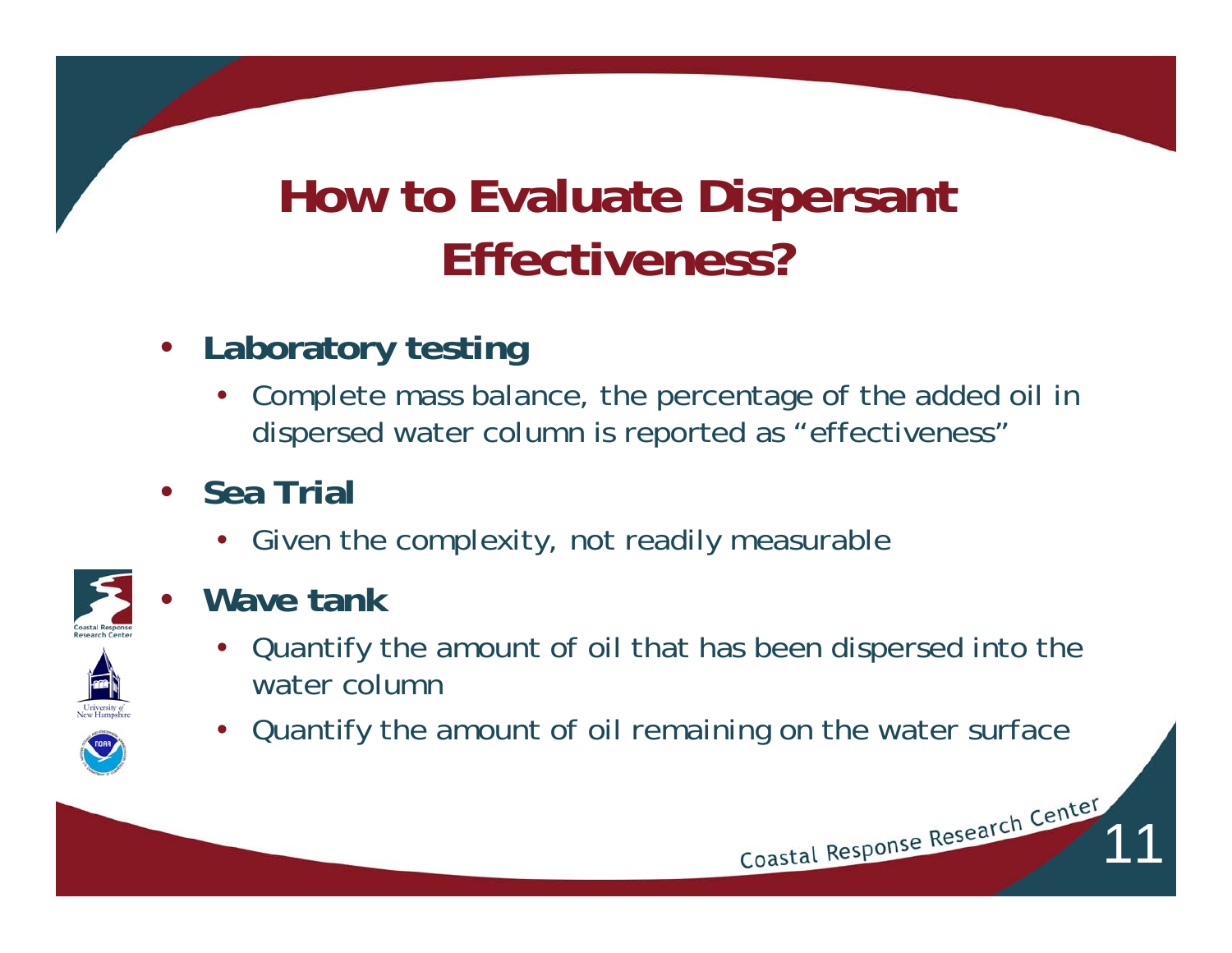#### **Evaluate Dispersant Effectiveness**

- • National Research Council (NRC) Committee on Understanding Oil Spill Dispersants: Efficacy and Effects (2005) identified two factors to be addressed in oil dispersant effectiveness studies:
	- Energy Dissipation Rate
	- Particle Size Distribution



• A wave tank has been constructed in BIO to address a variety of relevant issues:

- Hydrodynamic Characterization
- •Dispersant Effectiveness
- •Particle Size Distribution
- •Monitoring *in-situ* dispersed oil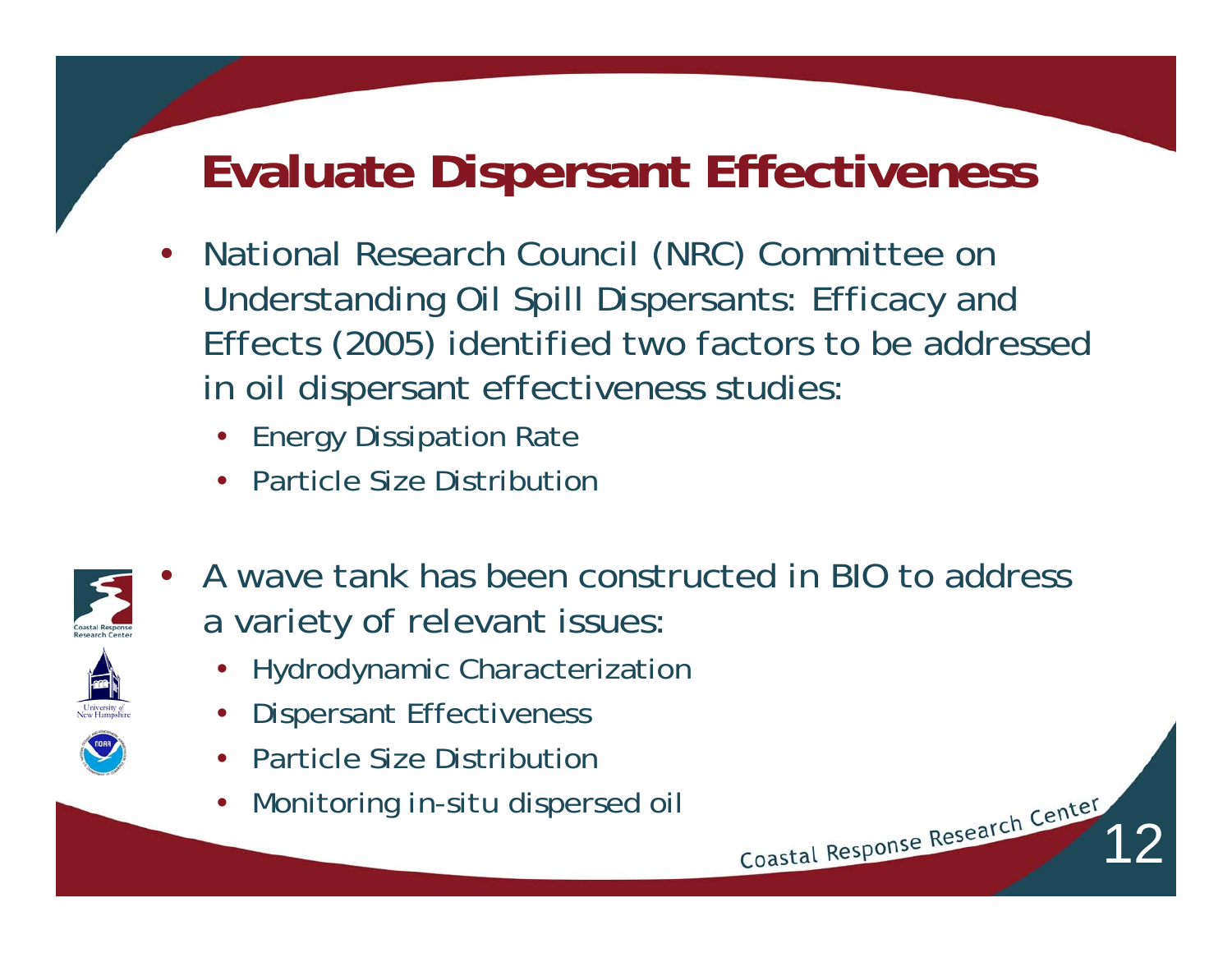## **Evaluate DE through Particle Size Distribution (PSD)?**

- • Lewis et al, 1985. "The Significance of dispersed oil droplet size in determining dispersant effectiveness under various conditions" (IOSC)
- • Lunel, 1993, 1995. "Understanding the mechanism of dispersion through oil droplet size distribution measurement at sea" (AMOP, ASTM)



- • PSD can be measured readily in different systems:
	- •Laboratory: epi-fluorence microscopy
	- Wave tank: particle counter
	- Field: particle counter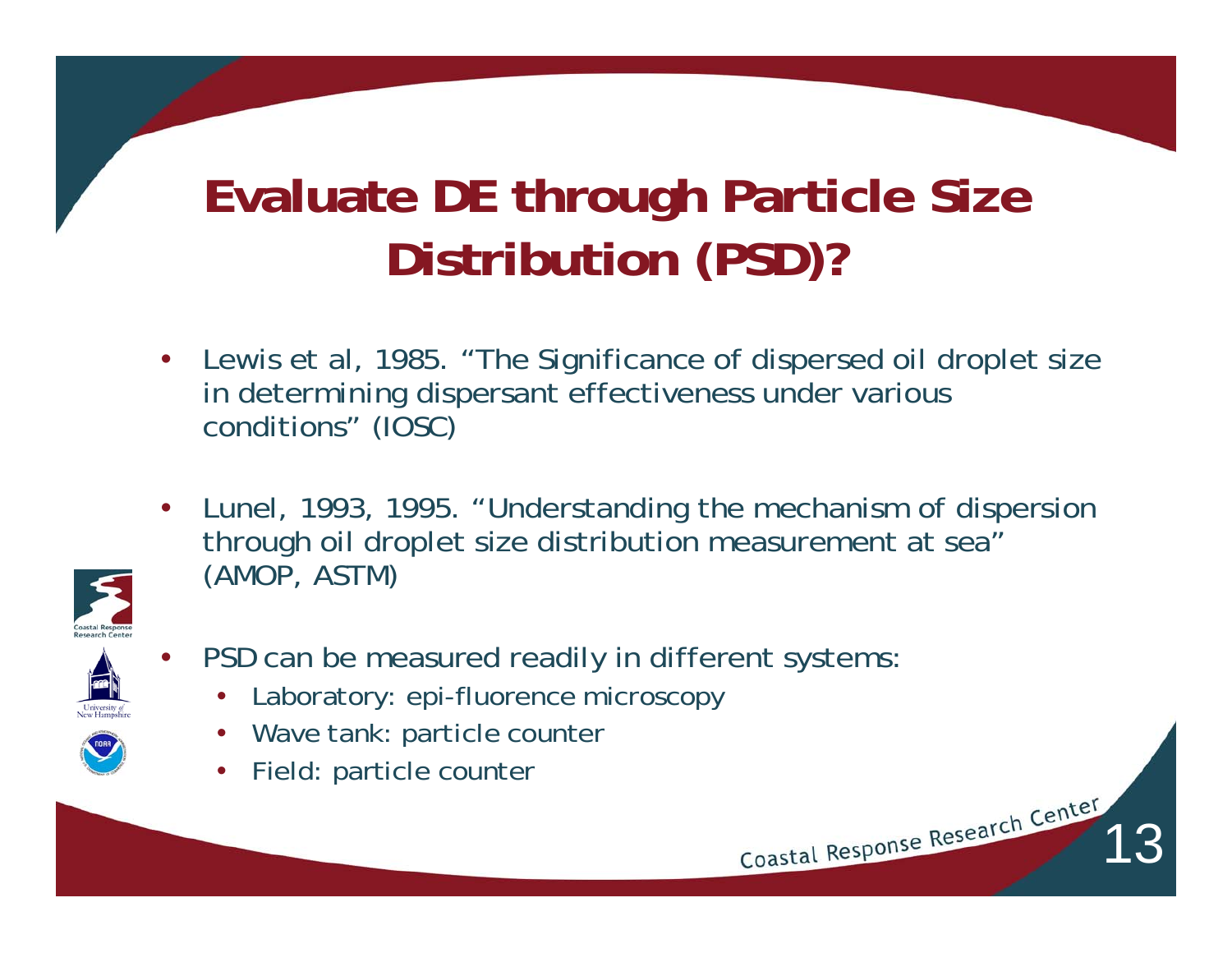## **Revisiting Theory – Size Matters!**

- • **Oil and dispersant have to be in good contact.** 
	- •Mixing provides more contact efficiency
- • **Oil slick has to be broken into small droplets**
	- • Mixing provides energy needed to overcome interfacial tensions
	- *Smaller droplets with the more vigorous mixing*



- • **Oil droplets have to be dispersed to overcome recoalescence and buoyancy**
	- $\bullet$  Mixing provides turbulence that facilitates vertical and horizontal transport of oil droplets

14

•*Smaller droplets are transported more effectively*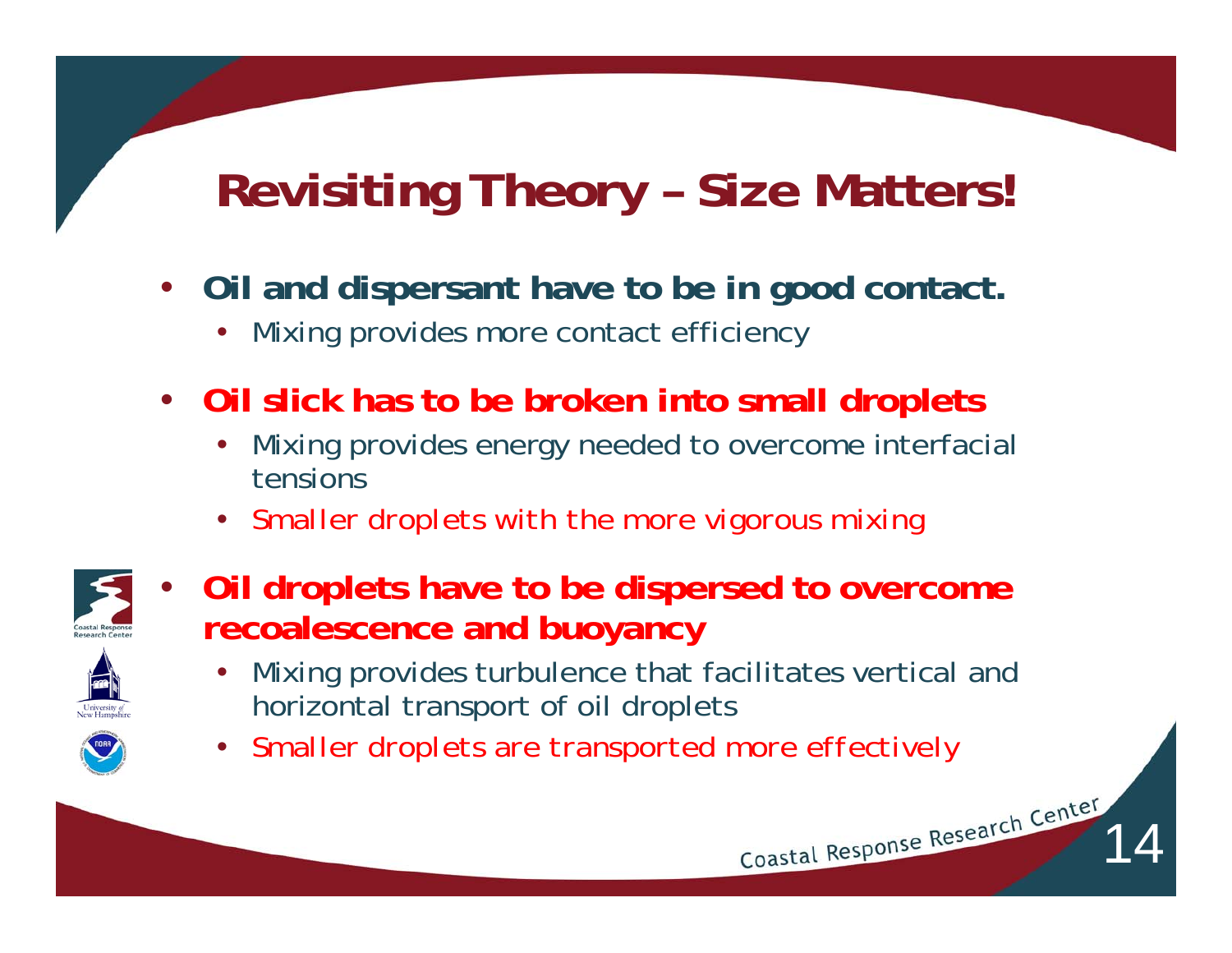## **Chemical Dispersant Effectiveness as a Function of Energy Dissipation Rate and Particle Size Distribution \***



Coastal Response Research Center



\* Co-funded by CRRC/UNH, EPA, DFO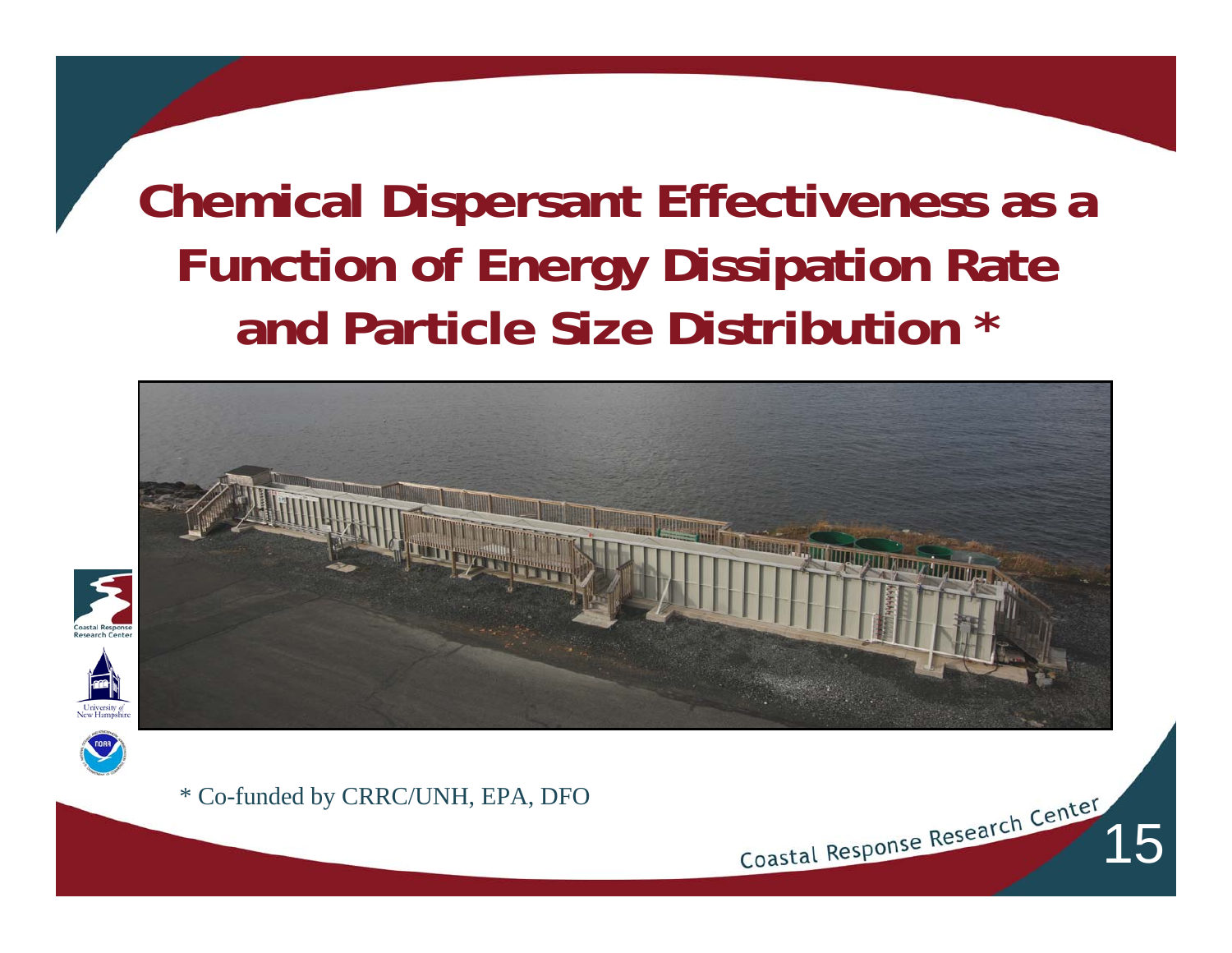#### **Different Wave Conditions**





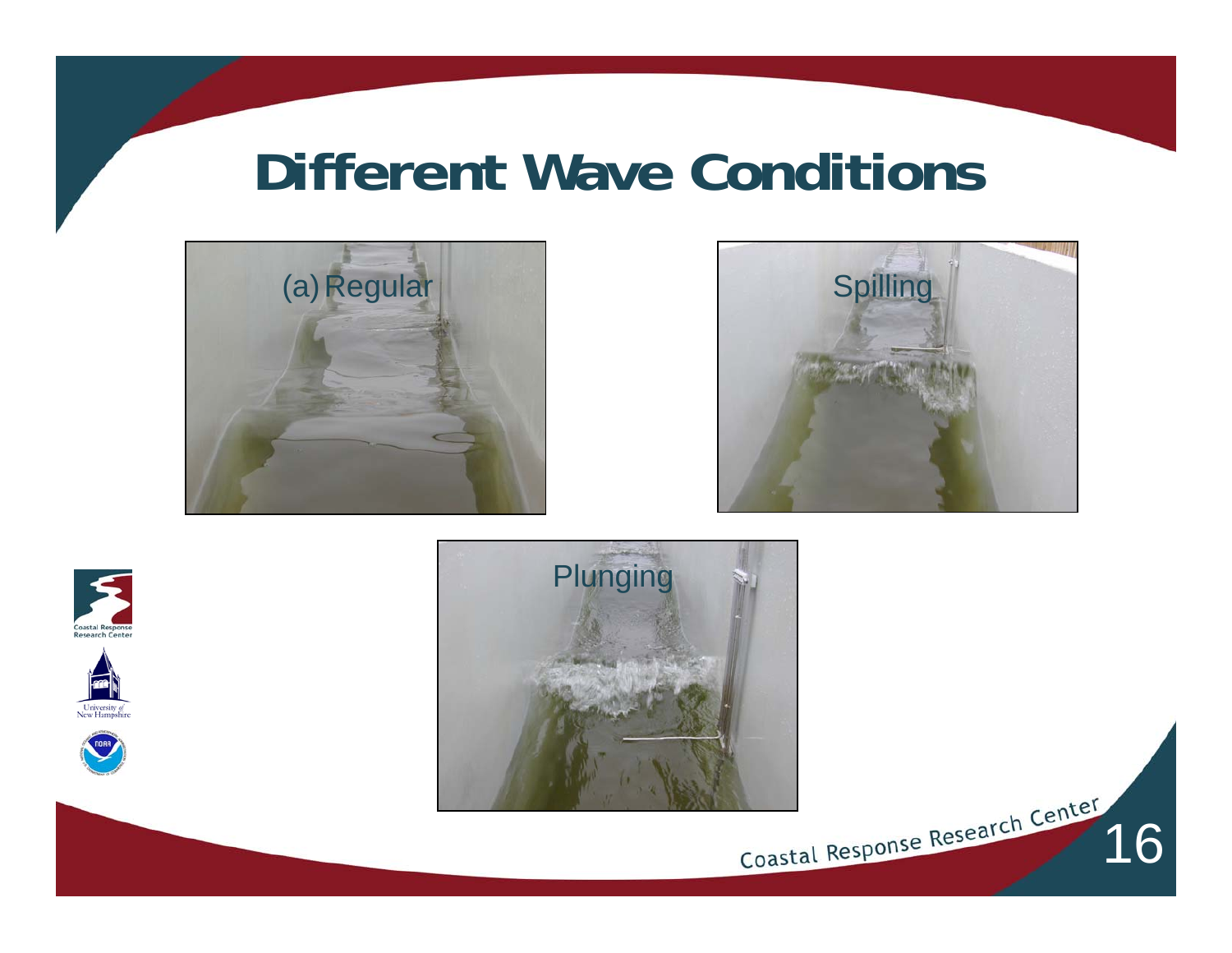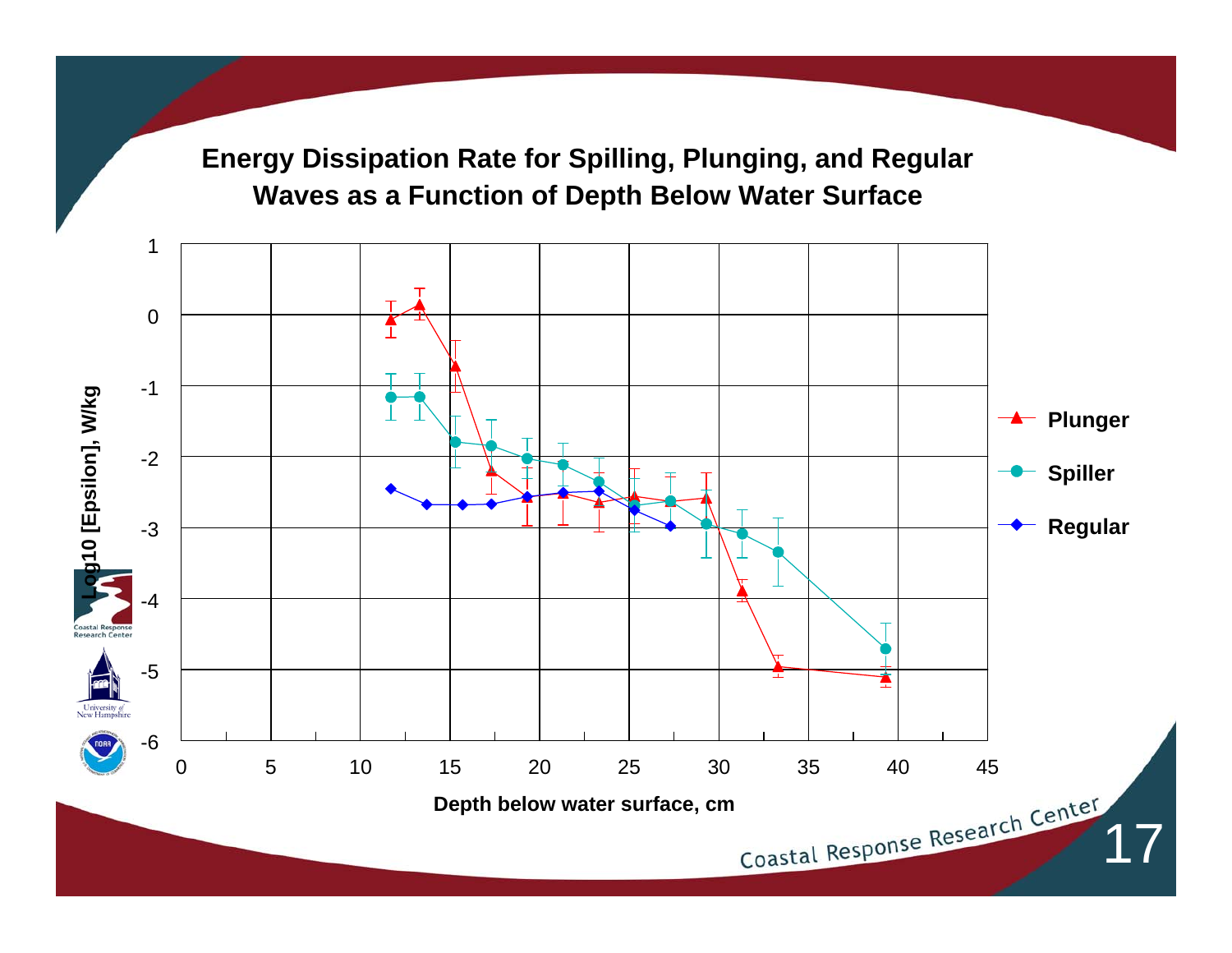# **Factorial Experimental Design**

- • Factors:
	- •Dispersants: Water (control), Corexit, SPC
	- Waves: regular non-breaking wave, spilling breaker, plunging breaker

18

- Oil types: MESA, ANS
- • Effectiveness indicators:
	- •Oil concentration
	- •Droplet size distribution
- 

•

- Analytical methods
	- •Ultraviolet Spetrophotometry
	- •Ultraviolet Fluoremetry
	- •Laser In-Situ Scattering and Transiometry
	- •Epifuorescent microscopy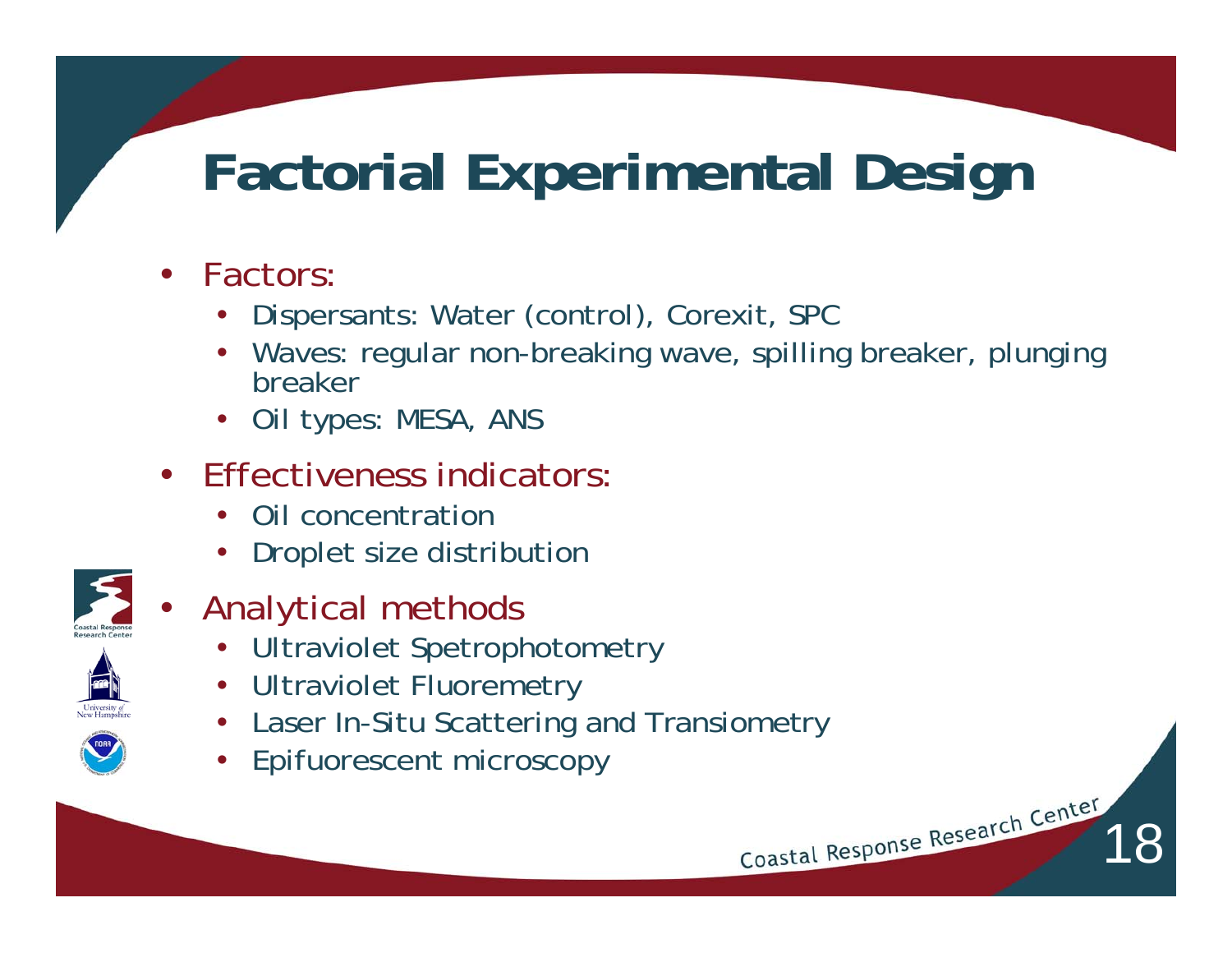#### **Physical Dispersion Water-MESA-Regular Water-MESA-Plunging** 5.0 19.0<br>25.0 Depth (cm) Depth (cm) Depth (cm) -35 Depth (cm) -35 3.0 1.0 -70 -70 1.0 5 min5 min -105 -105 -140-14020 10 12 14 16 18 2010 12 14 16 18 2029.0 2.5 Depth (cm) Depth (cm) -35Depth (cm) -35 15.0 Depth (cm) 2.0 1.5 1.0 -70 -70 1.0 30 min 30 min -105 -105 -140 -140 20 10 12 14 16 18 2010 12 14 16 18 205.0 5.0 Depth (cm) Jepth (cm) 4.0 Depth (cm) -35 Depth (cm) -35 3.0 3.0 2.0 -70 -70 1.060 min 60 min -105-105 -140 -140 Coastal R 20 10 12 14 16 18 2010 12 14 16 18 20Research Center 4.0 19.0 Depth (cm) Depth (cm) Depth (cm) -35 Depth (cm) -35 10.0 3.0 University of<br>New Hampsh -701.0 -70 2.0 120 min120 min-105 -105 -140-140 20 20 10 12 14 16 18 2010 12 14 16 18 20Distance (m)<br>Coastal Response Research Ceme Distance (m) 19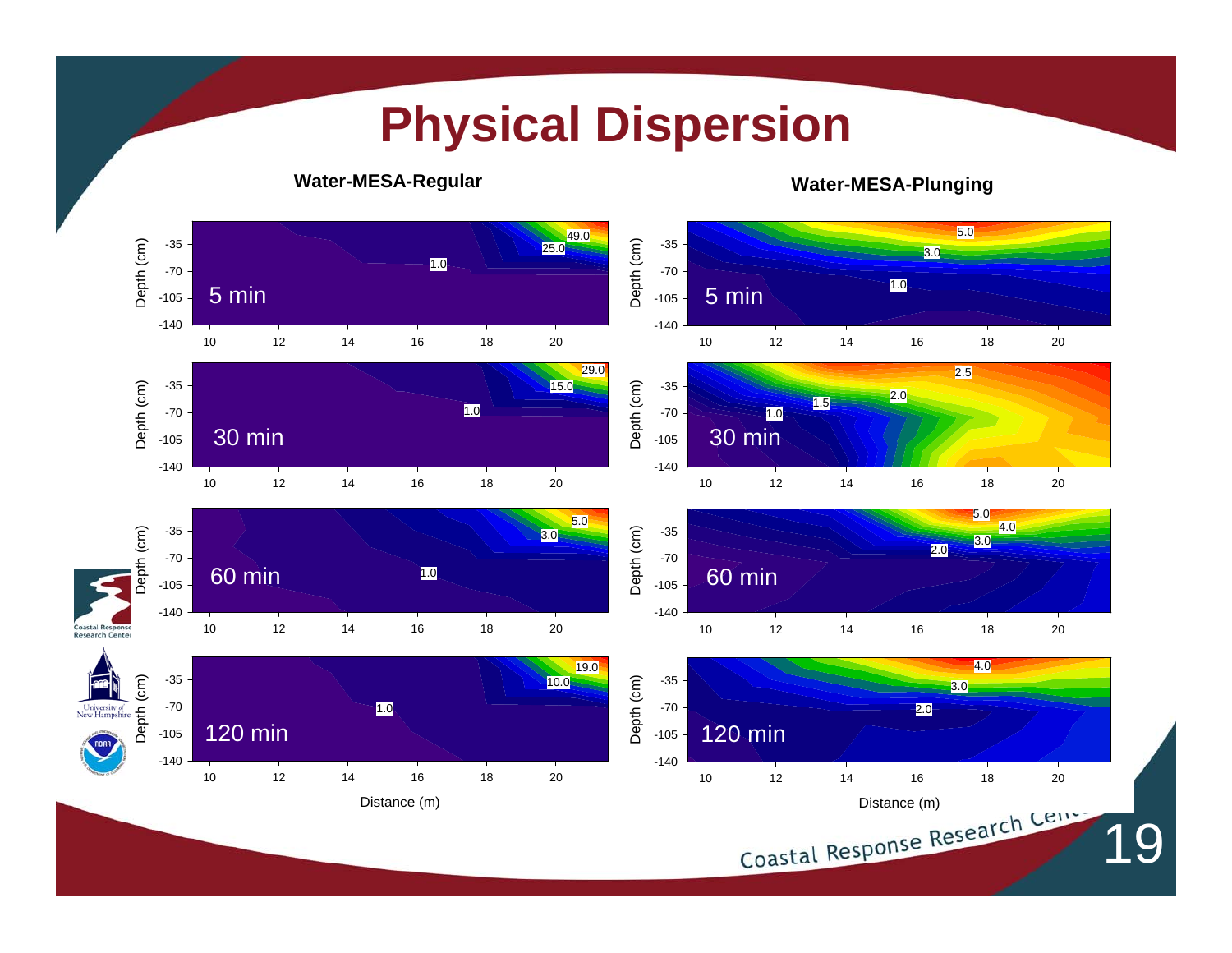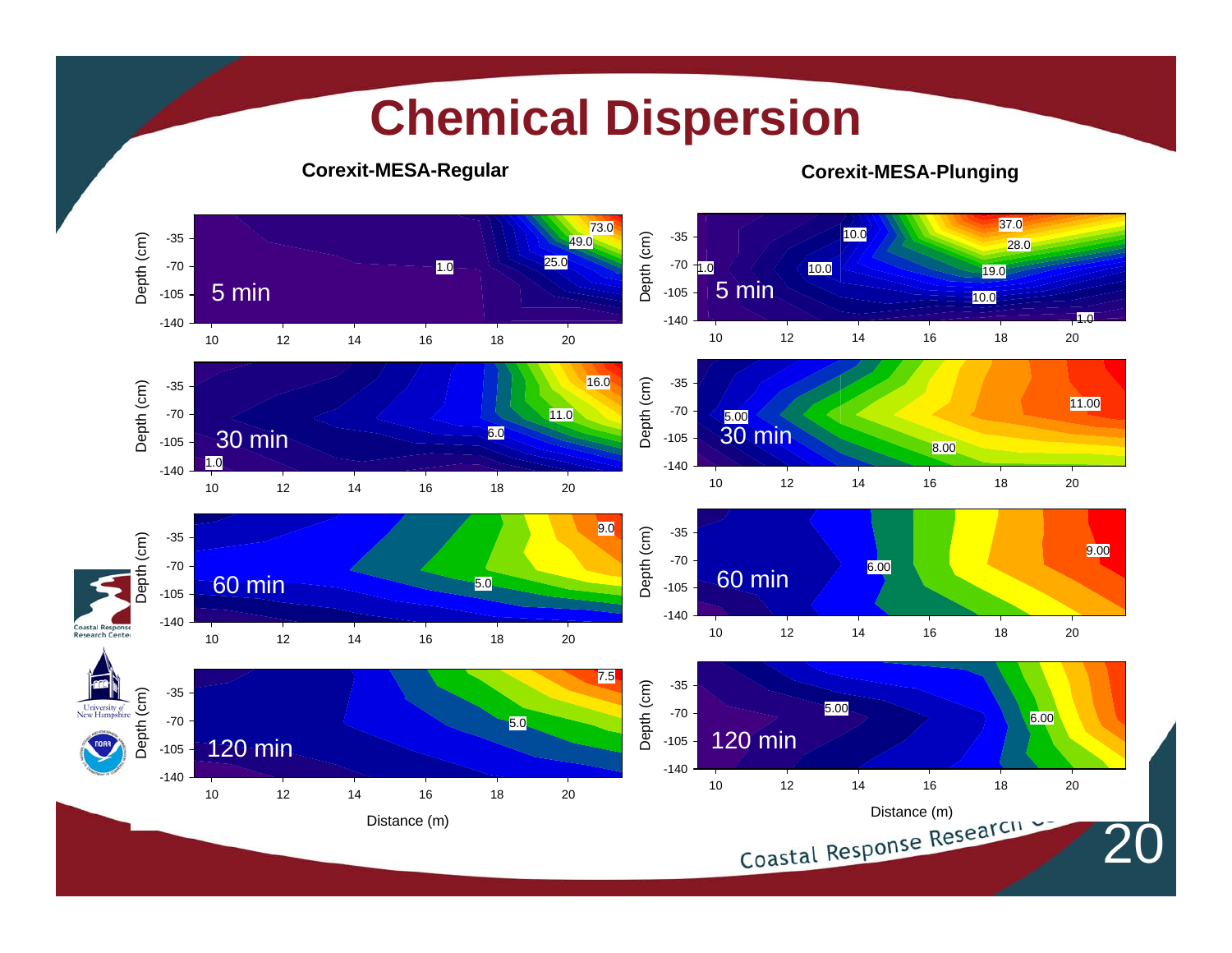#### **Droplet Size Distribution**



Coastal Re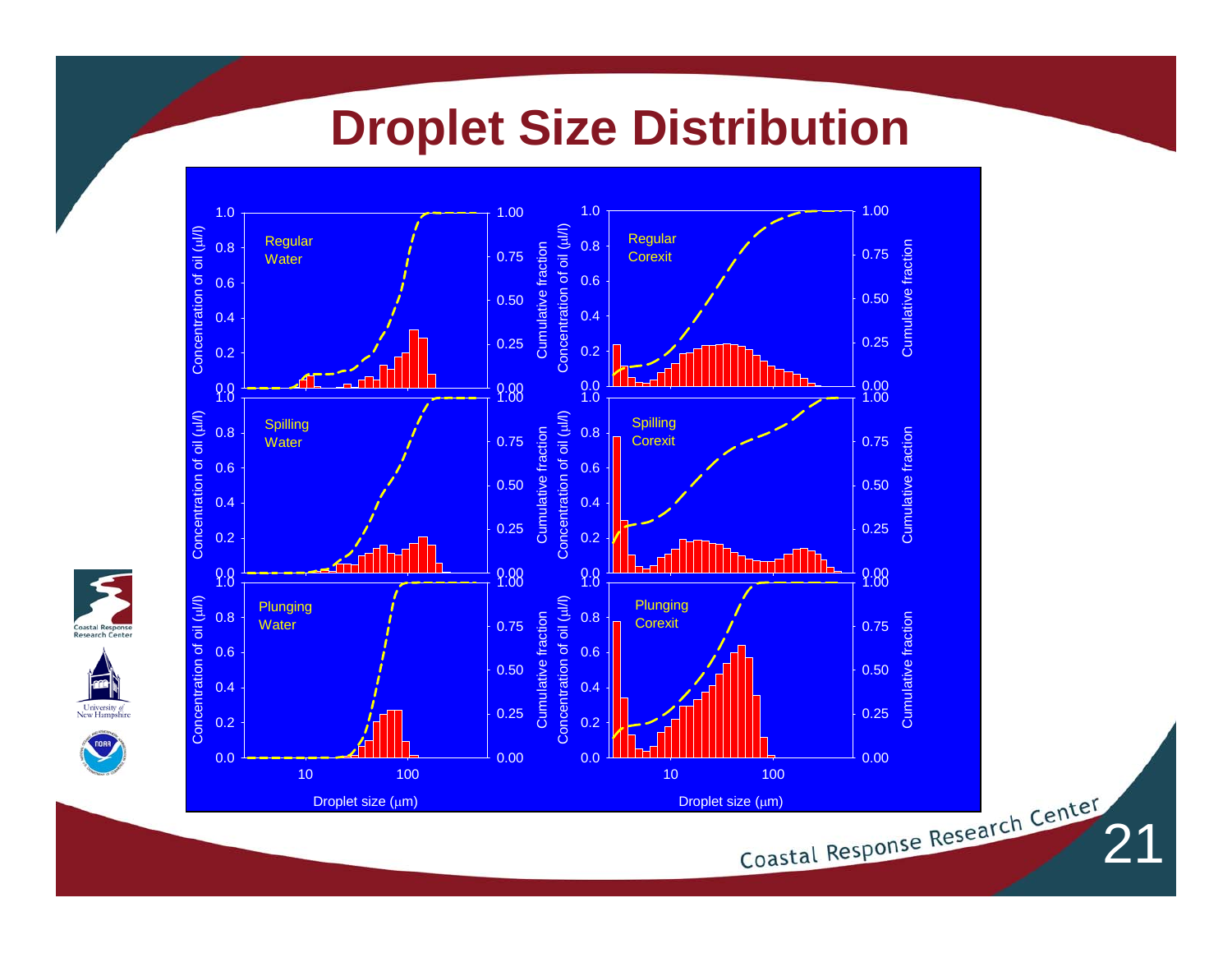#### **Droplet Size Distribution**

- **In the absence of dispersant - dispersed oil droplet size distribution fits log-normal distribution; mass median diameters of the dispersed oil were similar**
- **In the presence of chemical dispersant - oil droplet size distribution fits multi-modal log-normal distribution:** 
	- ¾ **Increase of dispersed oil droplets with log-normal distribution mode between 10 and 100 µm,**
	- ¾ **Larger number of small dispersed oil droplets with a log-normal distribution mode <2.5 µm.**
	- ¾ **The dispersed oil droplets covered a broader range of size distribution (GSD >3.0)**

Coastal Response Research Center



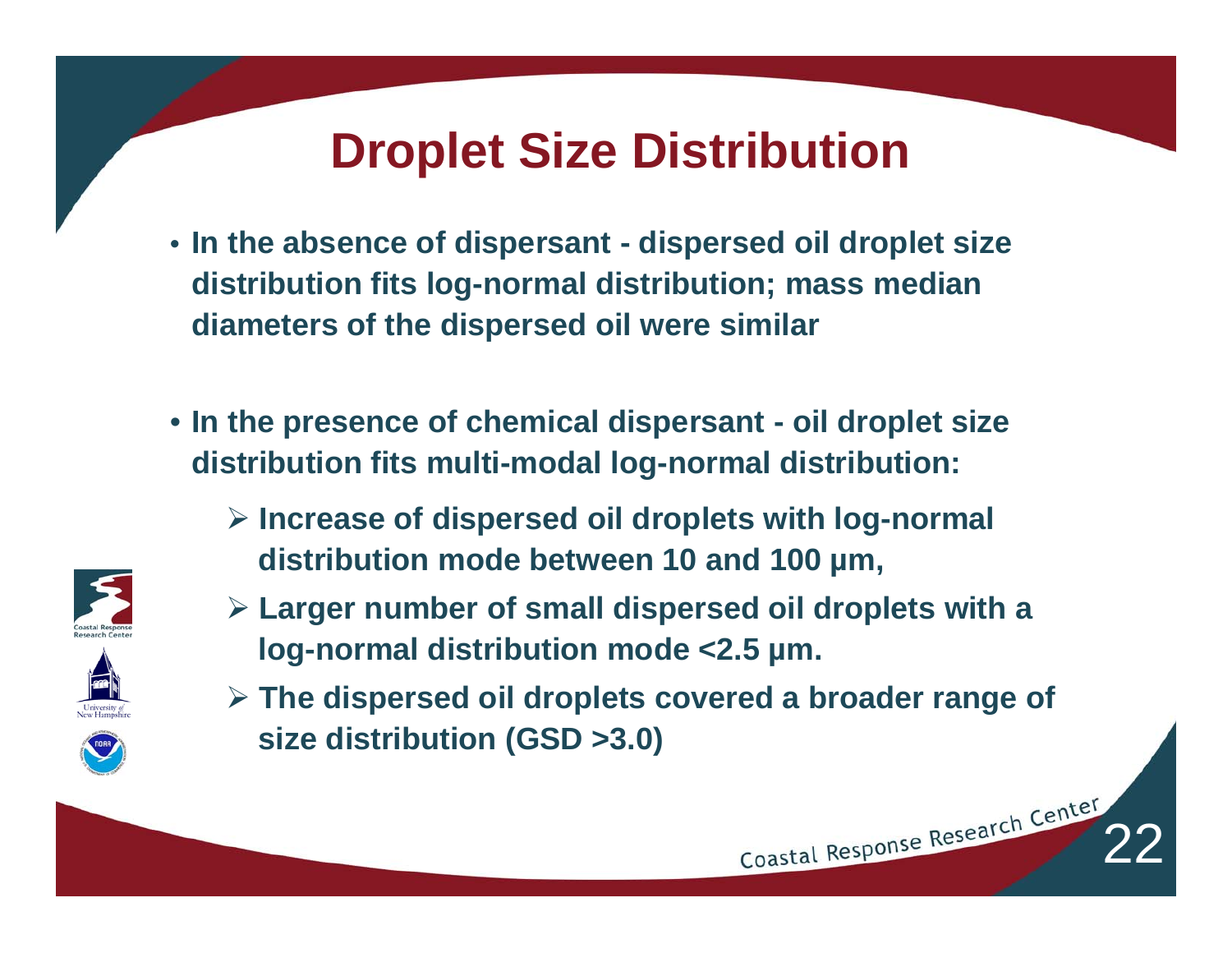# **Oil Concentration Under Plunging Breaking Waves**

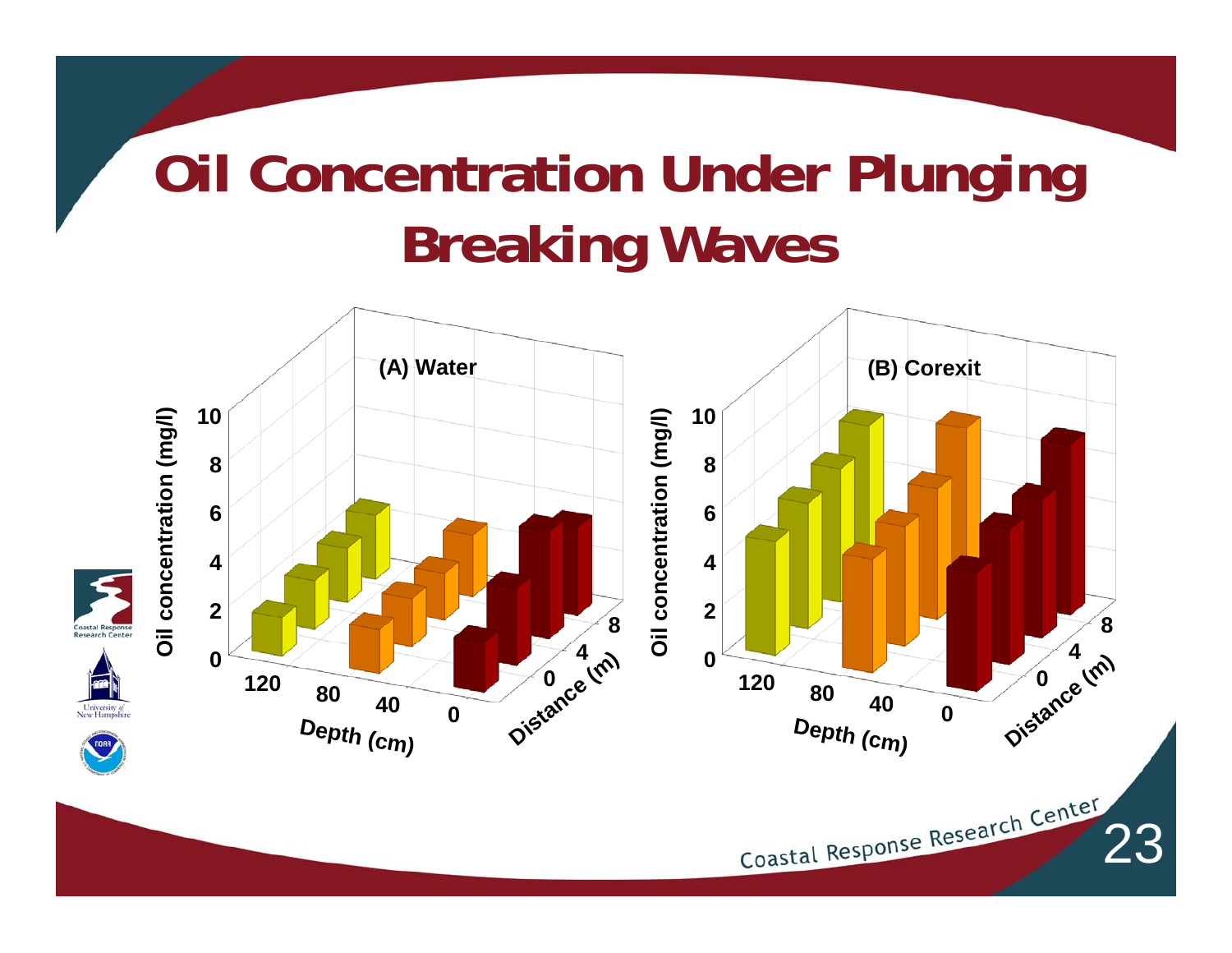# **Conclusions**

- • Dispersant reduced oil droplet size and increased dispersed oil concentration
- •Breaking waves decreased oil droplet size
- $\bullet$  The effect of mixing energy dissipation rate on reducing oil drop size has been verified in the laboratory baffled flask test (BFT)



• Plunging and spilling breaking waves increased oil concentration compared to non-breaking wave



• The combination of *in-situ* particle counter with *insitu* UV Fluorometry is potentially effective tool to monitor dispersed oil distribution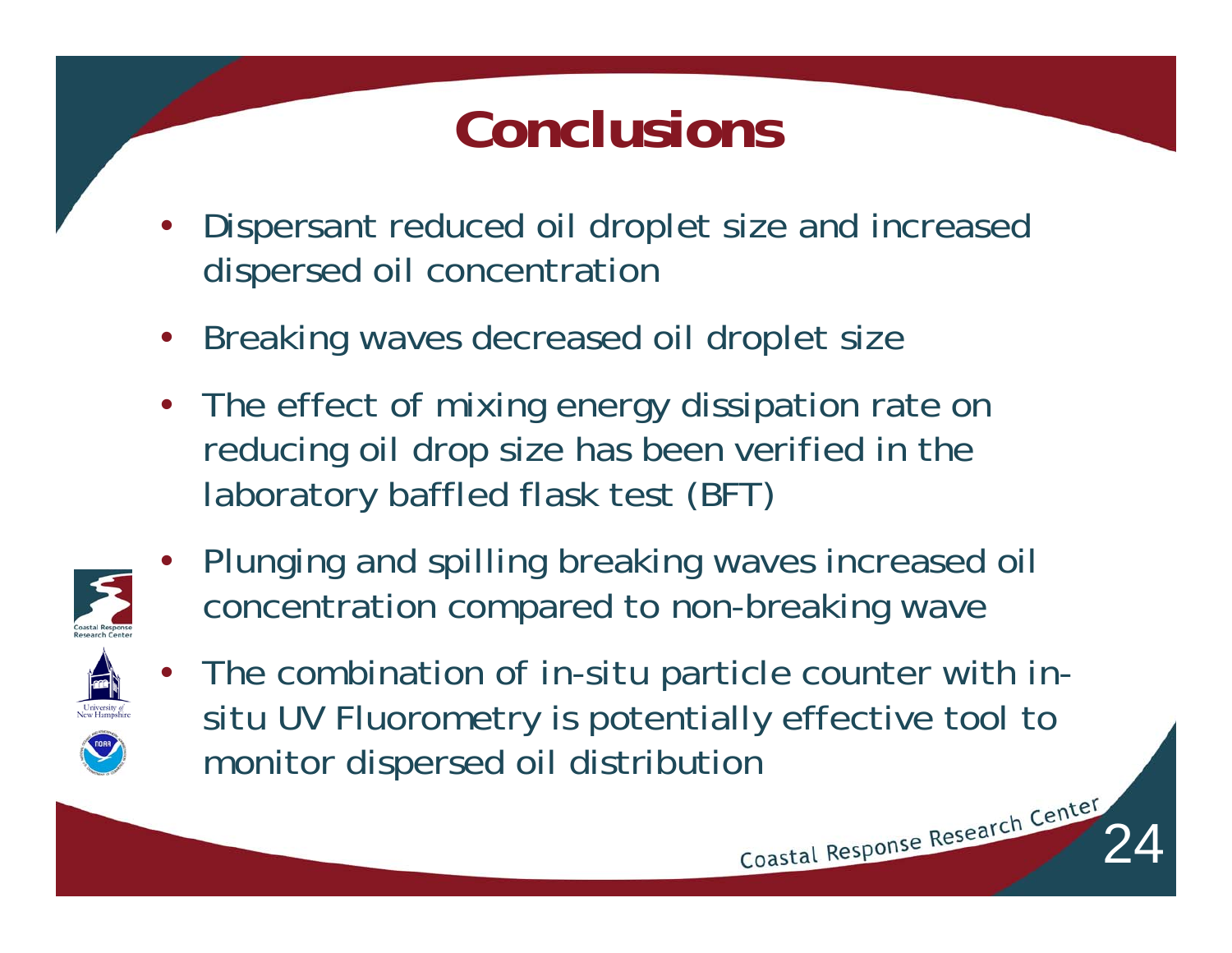# **Acknowledgements**

**Funding for this project was provided by the Coastal Response Research Center www.crrc.unh.edu**